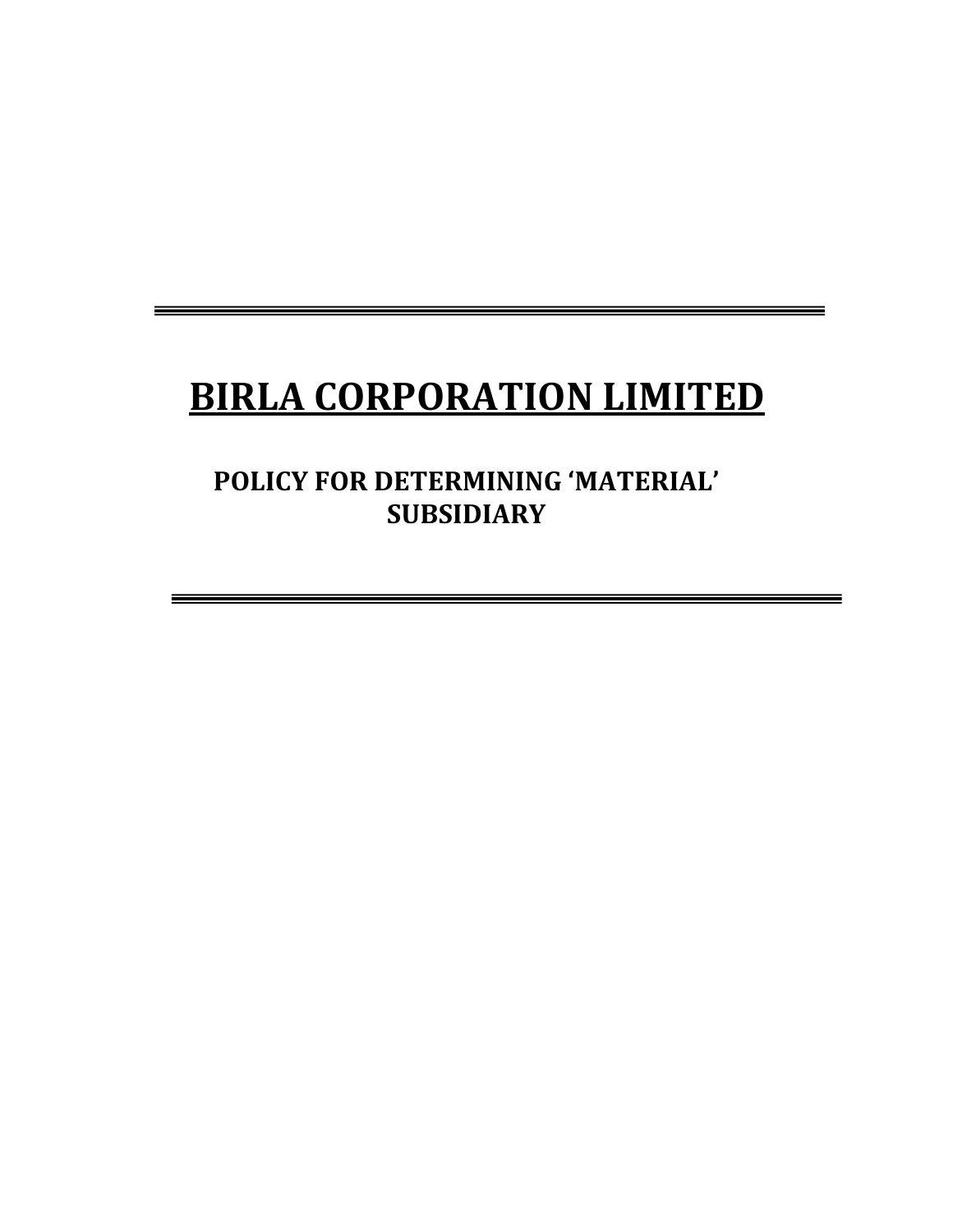#### **PURPOSE AND SCOPE**

The Policy for determining 'material' subsidiary companies has been framed in accordance with the provisions of the Securities and Exchange Board of India (Listing Obligations and Disclosure Requirements) Regulations, 2015 ("Listing Regulations").

The Policy aims to provide a framework for determining material subsidiaries of Birla Corporation Limited ('BCL' or 'the Company') and to provide the governance framework for such subsidiaries.

All the words and expressions used in this Policy, unless defined hereafter, shall have meaning respectively assigned to them under the Listing Regulations and in the absence of its definition or explanation therein, as per the Companies Act, 2013 and the Rules, Notifications and Circulars made/issued thereunder, as amended, from time to time.

## **IDENTIFICATION OF MATERIAL SUBSIDIARY COMPANY**

A subsidiary shall be considered as material if:

- a) the net worth of the subsidiary, exceeds 10 per cent of the consolidated net worth of BCL and its subsidiaries in the immediately preceding accounting year or,
- b) if the income of the subsidiary exceeds 10 per cent of the consolidated income of BCL and its subsidiaries in the immediately preceding accounting year

#### **GOVERNANCE FRAMEWORK WITH RESPECT TO MATERIAL SUBSIDIARY**

a) At least one independent director on the board of directors of the Company shall be a director on the board of directors of an unlisted material subsidiary company whether incorporated in India or not.

For the purpose of this sub-clause "Material Subsidiary" shall mean a subsidiary, whose income or net worth exceeds 20% (twenty percent) of the consolidated income or net worth respectively, of the Company and its subsidiaries in the immediately preceding accounting year.

- b) The Audit Committee of Board of the Company shall review the financial statements, in particular, the investments made by the unlisted subsidiary company.
- c) The minutes of the Board meetings of the unlisted subsidiary company shall be placed before the Board of the Company.
- d) The management shall periodically bring to the attention of the Board of Directors of the Company, a statement of all significant transactions and arrangements entered into by the unlisted subsidiary company.

Explanation: The term "significant transaction or arrangement" shall mean any individual transaction or arrangement that exceeds or is likely to exceed 10% of the total revenues or total expenses or total assets or total liabilities, as the case may be, of the unlisted material subsidiary for the immediately preceding accounting year.